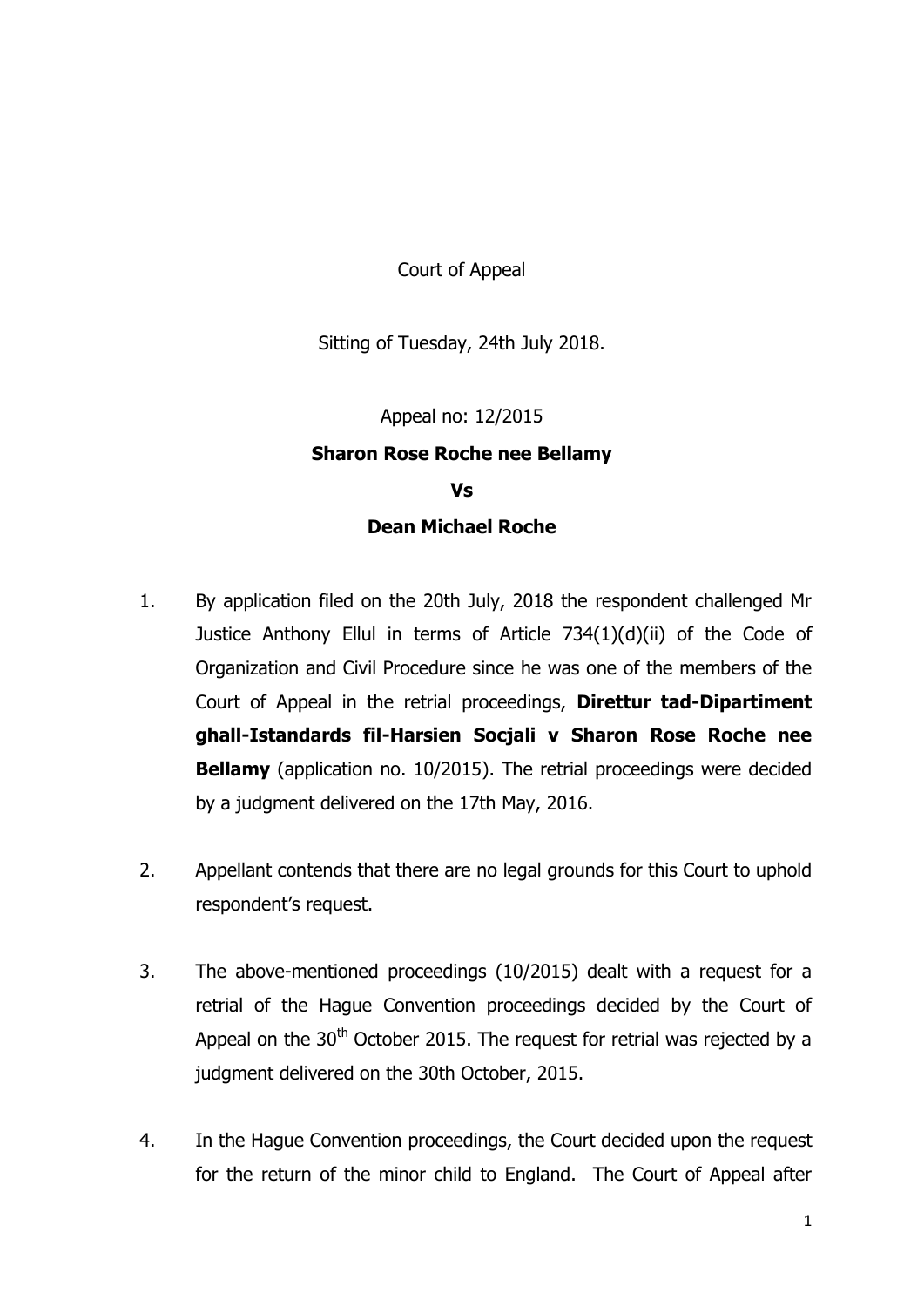having ascertained that the minor was being illegally kept in Malta, ordered that he is returned to England and thereby revoked the judgment delivered on the 24th July, 2015 by the Court of Magistrates (Gozo) Superior Jurisdiction. The scope of that proceeding was certainly not to determine which parent should be granted the care and custody of the child.

- 5. In the present proceedings, one of the appellant's complaints deals with that part of the judgment of the First Court  $(21<sup>st</sup>$  February, 2017) whereby the care and custody of the child was given to the respondent. This notwithstanding that the in the Hague Convention proceedings, the Court of Appeal ordered that the child is returned to the United Kingdom.
- 6. With regards to the present appeal, by a court order delivered on the 11th June, 2018 the Court of Appeal upheld a request for the abstention of the three judges that were presiding this case. In the decision the court stated that, "… the challenge of the President of the Court is based on the fact that Mr Justice Azzopardi was one of the judges who had heard and decided the retrial proceedings relating to that same case". The Court also stated:

"The Court notes that the Mother's application for the challenge of the judges in the present proceedings (12/2015) is based on the ground that 'The three judges composing the present court were the same judges who decided the afore-mentioned judgment of the 30th October 2015'. The Court also notes, that the first grievance in The Father's appeal application in the present case is that the first Court 'was obliged to suspend proceedings in so far as care and custody were concerned', and that the Court could not ignore the final judgment given on that date by this Court in the abduction case".

7. In actual fact the Chief Justice was not a member of the Court of Appeal that on the  $30<sup>th</sup>$  October 2015 delivered judgment in the Hague Convention proceedings. This notwithstanding the Court upheld the respondent's challenge.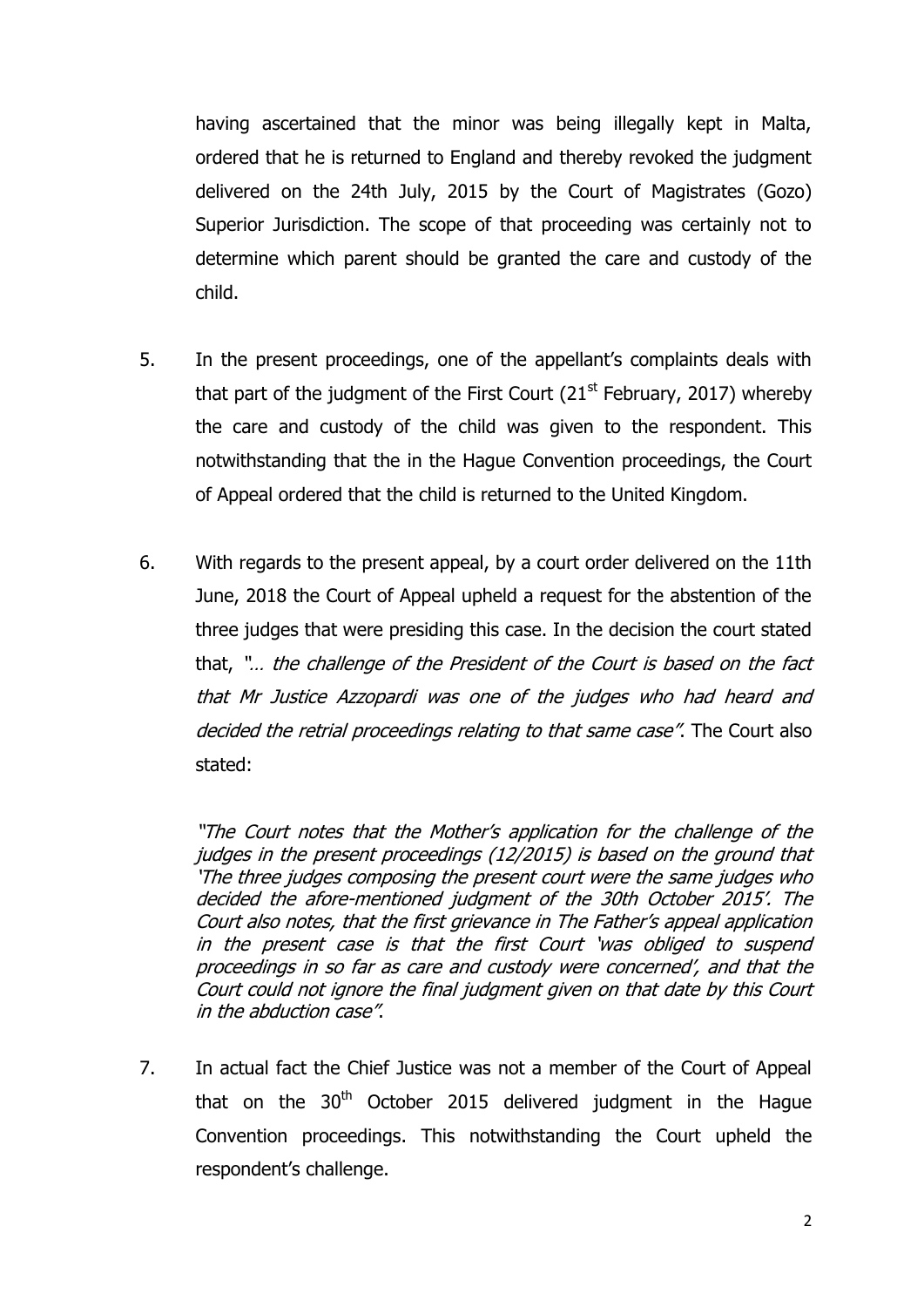- 8. Respondent claims that her challenge (vide application filed on the  $22^{nd}$ July, 2018) is justified due to the same reasons that led to the Court of Appeal to decide that the Chief Justice should also abstain.
- 9. Respondent's challenge is based on Article 734(1)(d) of Chapter 12 of the Laws of Malta, i.e.

"if he had given advice, pleaded or written on the cause or on any other matter connected therewith or dependant thereon".

- 10. Mr Justice Anthony Ellul was not a member of the Court of Appeal that delivered judgment on the 30th October, 2015. However, he was a member of the Court of Appeal that delivered judgment in the retrial proceedings.
- 11. In the retrial proceedings (10/2015), the Court of Appeal did not decide or express an opinion on the issues concerning the present case which is the separation case (12/2015). The Court of Appeal decided on whether or not there were grounds for a retrial of the Hague Convention proceedings, based on respondents claims that:
	- i. The Court of Appeal had wrongly applied the law since the father had no custodial rights over their son, and wrongly applied the concept of habitual residence;
	- ii. The Court of Appeal had committed an error of fact;
	- iii. The Court of Appeal did not have jurisdiction to determine the Hague Convention proceedings;
	- iv. The judgment contains contradictory dispositions;
- 12. In the current appeal proceedings, one of appellant's complaints deals with his claim that the First Court should not have decided on the issue of the care and custody of the child, in the light of the judgment delivered by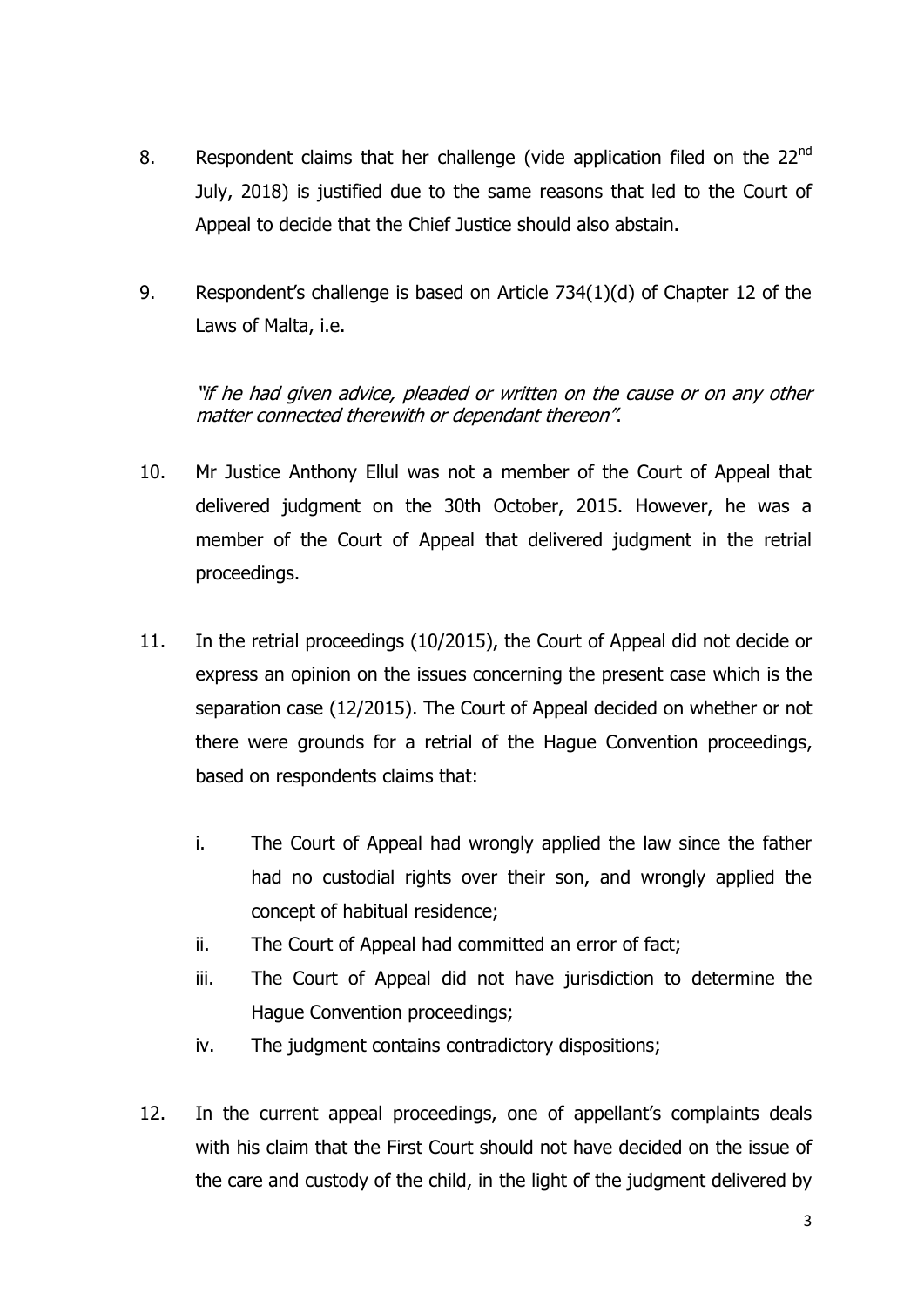the Court of Appeal on the  $30<sup>th</sup>$  October 2015 in the Haque Convention proceedings. On the other hand, the respondent insists that the appellant had accepted the jurisdiction of the Maltese Courts also with respect to the care and custody of the minor, and the Hague Convention proceedings had become superfluous. The respondent also argues that it is not right to enforce the judgment of the Hague Convention proceedings, thereby removing the minor from the surroundings he has lived in for the past years. Enforcing that decision would certainly not be in the best interest of the child.

13. As regards to the issue concerning the jurisdiction of the Court, in the retrial proceedings judgment (17th May, 2016) this Court stated:

"Fir-rikors tal-appell sar l-argument li ghal dan il-kaz japplika Artikolu 12 tar-Regolament 2201/2003 (Prorogation of Jurisdiction), u li gialadarba lmissier accetta l-gurisdizzjoni tal-qrati Maltin biex tigi deciza l-kwistjoni dwar il-kura u kustodja tal-minuri allura l-Konvenzjoni tal-Ajja ma tapplikax. **Pero' dan hu kaz ta' child abduction, u ghalhekk japplika l-Artikolu 10 tar-Regolament (Jurisdiction in cases of Child Abduction). Provvediment li jidher li hu ntiz sabiex ma jippermettix li l-gurisdizzjoni tinbidel permezz ta' htif. Dan apparti li l-Qorti tal-Appell fis-sentenza precedenti ikkunsidrat lallegata akkwijexxenza tal-missier biex it-tifel jibqa' Ghawdex u kkonkludiet li f'dan il-kaz ma kienx hemm kunsens tal-missier"** .

14. Therefore, in the judgment delivered in the retrial proceedings the reasoning of the Court of Appeal gives one to understand that the Hague Convention proceedings had not become superfluous. In fact the Court referred to Article 10 of the Regulation, and said that it is a provision, "… ntiz sabiex ma jippermettix li l-gurisdizzioni tinbidel permezz ta' htif". This contrary to what respondent is claiming in the current proceedings. It is evident that in the current separation proceedings, with regards to appellant's first complaint this Court has to decide on whether the Hague Convention proceedings judgment (30th October, 2015) has an effect on the outcome of respondent's request to be granted care and custody of the child. The opinion expressed by the Court of Appeal in the retrial